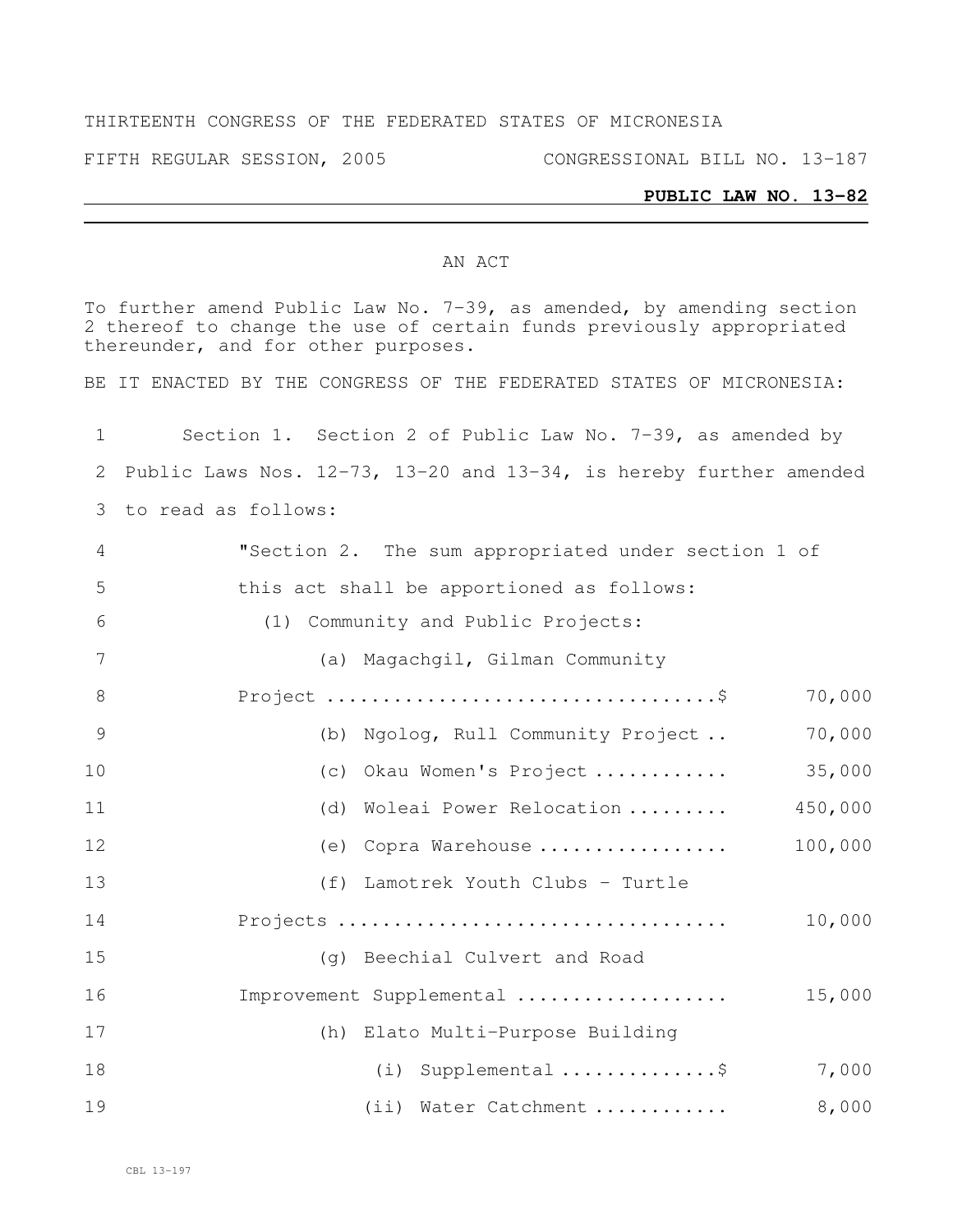# **PUBLIC LAW NO. 13-82**

| $\mathbf 1$     | (i) Okau Youth & Community                                  |               |  |  |  |  |  |  |
|-----------------|-------------------------------------------------------------|---------------|--|--|--|--|--|--|
| $\mathbf{2}$    |                                                             | 80,000        |  |  |  |  |  |  |
| 3               | (j) Falalop Youth Center                                    | 20,000        |  |  |  |  |  |  |
| 4               | (k) Falalop community vehicle                               | 17,000        |  |  |  |  |  |  |
| 5               | (1) Mogmog womens' association                              | 5,000         |  |  |  |  |  |  |
| 6               | (m) Ifilik Community warehouse                              | 15,000        |  |  |  |  |  |  |
| $7\phantom{.0}$ | (n) Wanyan, Gagil womens' house                             | 30,000        |  |  |  |  |  |  |
| $8\,$           | (o) Ulithi Women Association                                | 10,000        |  |  |  |  |  |  |
| $\mathcal{G}$   | (p) Southern Rull secondary road                            |               |  |  |  |  |  |  |
| 10              | construction                                                | 55,000        |  |  |  |  |  |  |
| 11              | (q) Lamotrek Island - Communications                        | 3,000         |  |  |  |  |  |  |
| 12              | (2) Yap State Public Projects Fund                          |               |  |  |  |  |  |  |
| 13              | public project                                              | $2,000,000$ " |  |  |  |  |  |  |
| 14              |                                                             |               |  |  |  |  |  |  |
| 15              |                                                             |               |  |  |  |  |  |  |
| 16              |                                                             |               |  |  |  |  |  |  |
| 17              |                                                             |               |  |  |  |  |  |  |
| 18              |                                                             |               |  |  |  |  |  |  |
| 19              |                                                             |               |  |  |  |  |  |  |
| 20              |                                                             |               |  |  |  |  |  |  |
| 21              |                                                             |               |  |  |  |  |  |  |
| 22              |                                                             |               |  |  |  |  |  |  |
| 23              |                                                             |               |  |  |  |  |  |  |
| 24              | Section 2. This act shall become law upon approval by the   |               |  |  |  |  |  |  |
| 25              | President of the Federated States of Micronesia or upon its |               |  |  |  |  |  |  |